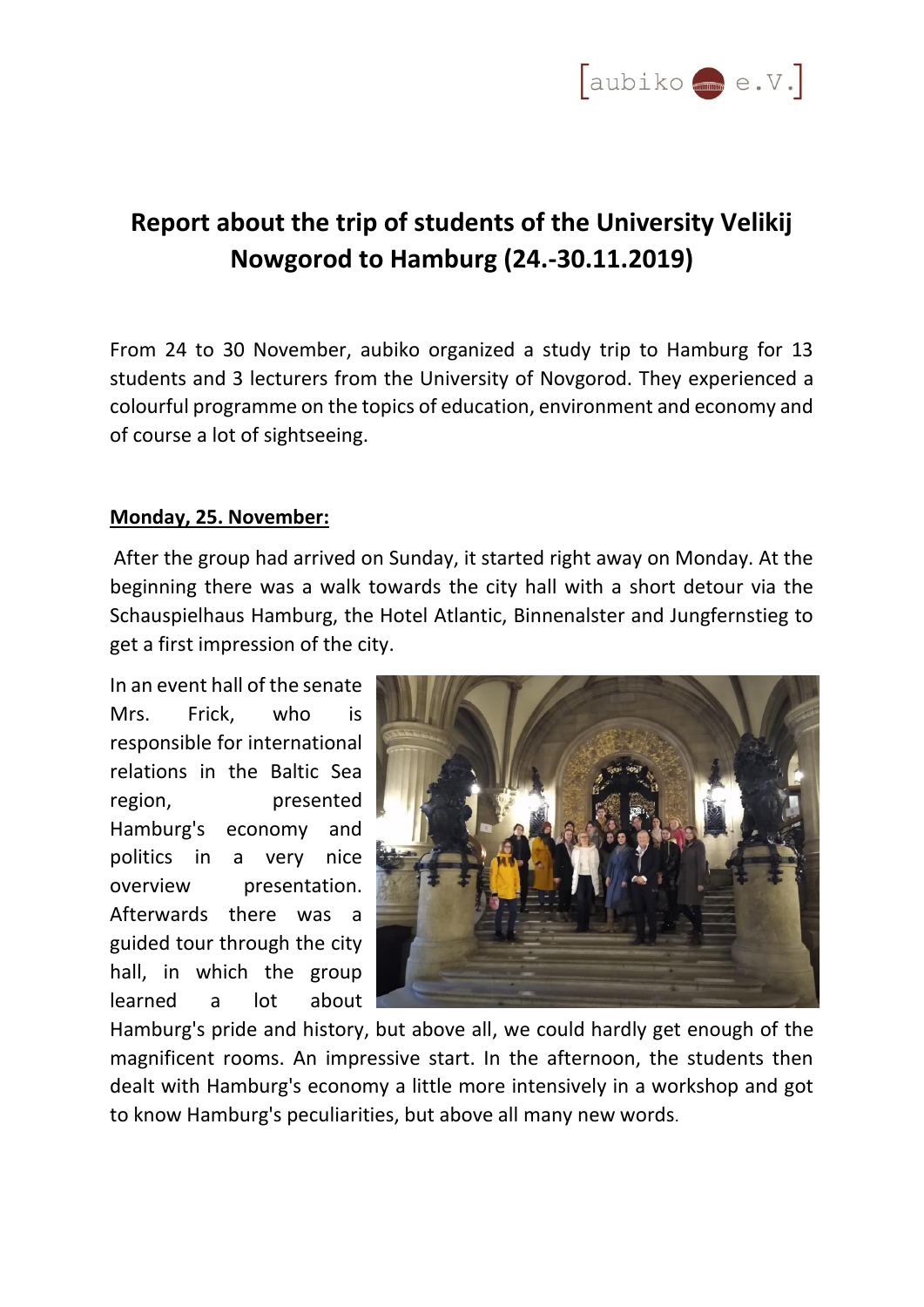## **Tuesday, 26. November**

The day started on Tuesday with a workshop on the environment. Participants learned that Hamburg places great value on sustainability. Using the energy mountain Georgswerder as an example, they learned how to turn a landfill into a model project for sustainable energy supply. Sayings on waste bins are also typical of Hamburg.



The students learned that waste can be avoided significantly and became creative themselves and designed their own garbage can slogans. Many great ideas came together.

In the afternoon we went to the Hafencity with a short detour to the Elbtunnel and a boat trip from the Landungsbrücken to the Elbphilharmonie.

During the guided tour they got to know how sustainable the new district is planned and that the apartments there are by no means just about profit, but also a good social mix is striven for. The students were also visibly impressed by the architecture. At the end of the day, many of the students went to the platform of the Elbphilharmonie to enjoy the great view of the harbour, Hafencity and Speicherstadt.



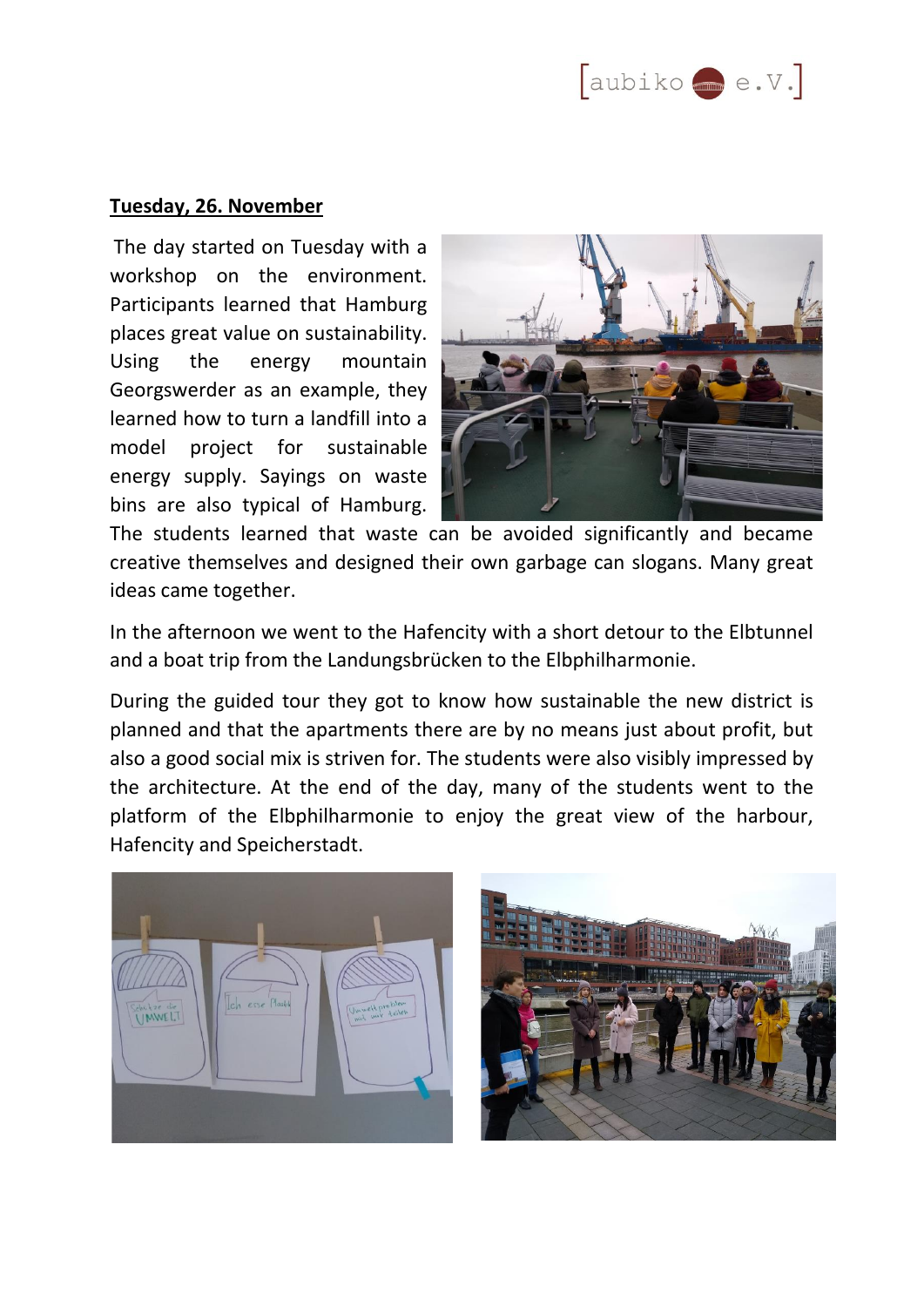

#### **Wednesday, 27. November**

Wednesday was dedicated to "Education in Germany". In the morning workshop, the students got to know the German education system better and also got an impression of what it is like to live in Germany as a student: how to live, how to finance your studies and how a course of studies is structured. In the afternoon, they had the opportunity to visit a university.



Fresenius University invited them to a taster day. The university was presented to the students in a short presentation.

The absolute highlight, however, was that they could also get to know the studies live, because on this day they were allowed to watch all the seminars. A great day, which was perhaps also really preparatory for some of the students for a later study stay in Germany.

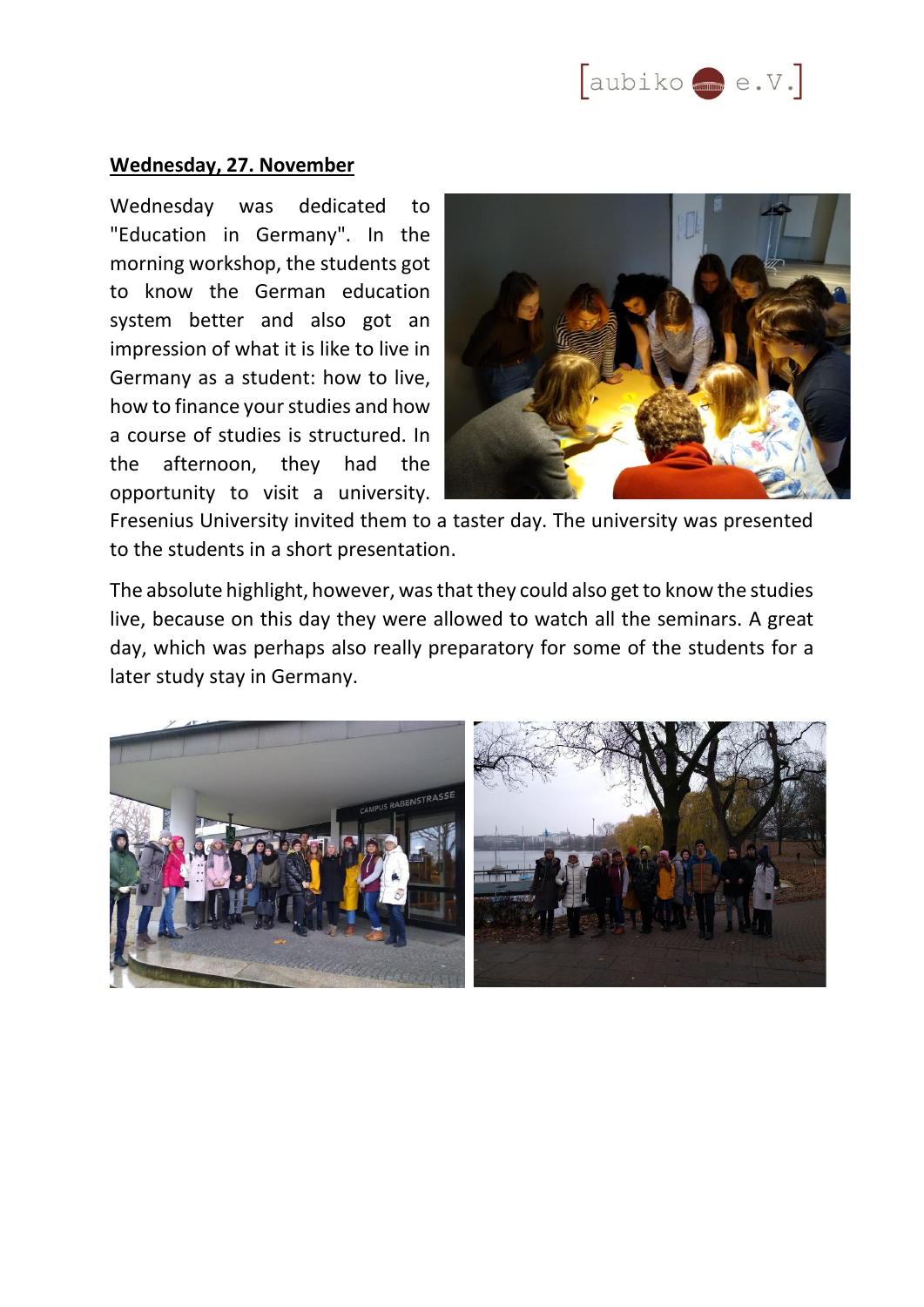## **Thursday, 28. November**

On Thursday morning an excursion to Philips Medical Systems took place. The students learned that Philips now only specializes in medical technology and so-called Well-Being products (coffee machines, shavers) but all entertainment electronics under the name Philips has nothing to do with the company anymore. They visited the production facilities for



X-ray lamps and devices and marvelled at a combination device that can take both static X-rays and X-rays of processes. But the most impressive thing for everyone was the newly designed headquarters. Under the motto "New Work", there are hardly any permanent offices left. There are numerous seating areas, places to relax, inviting you to small talk. Most employees come when they want and work where they want. A building with a very futuristic atmosphere and yet with many references to the city of Hamburg or the sea.

In the afternoon there was only a short workshop. Here the students were introduced to the role of the Hanseatic League in the Baltic Sea region, as well as the role of Novgorod as one of the most important Hanseatic conurbations. But of course it was also about the mother of the Hanse, Lübeck. They got to



know the different architectural characteristics of Lübeck, why the Holstentor is crooked or who is depicted on the Puppenbrücke. Of course Thomas Mann, Willy Brandt and Günther Grass and their work as important citizens of the city were also mentioned. Thus the students were excellently prepared for their excursion to Lübeck on Friday.